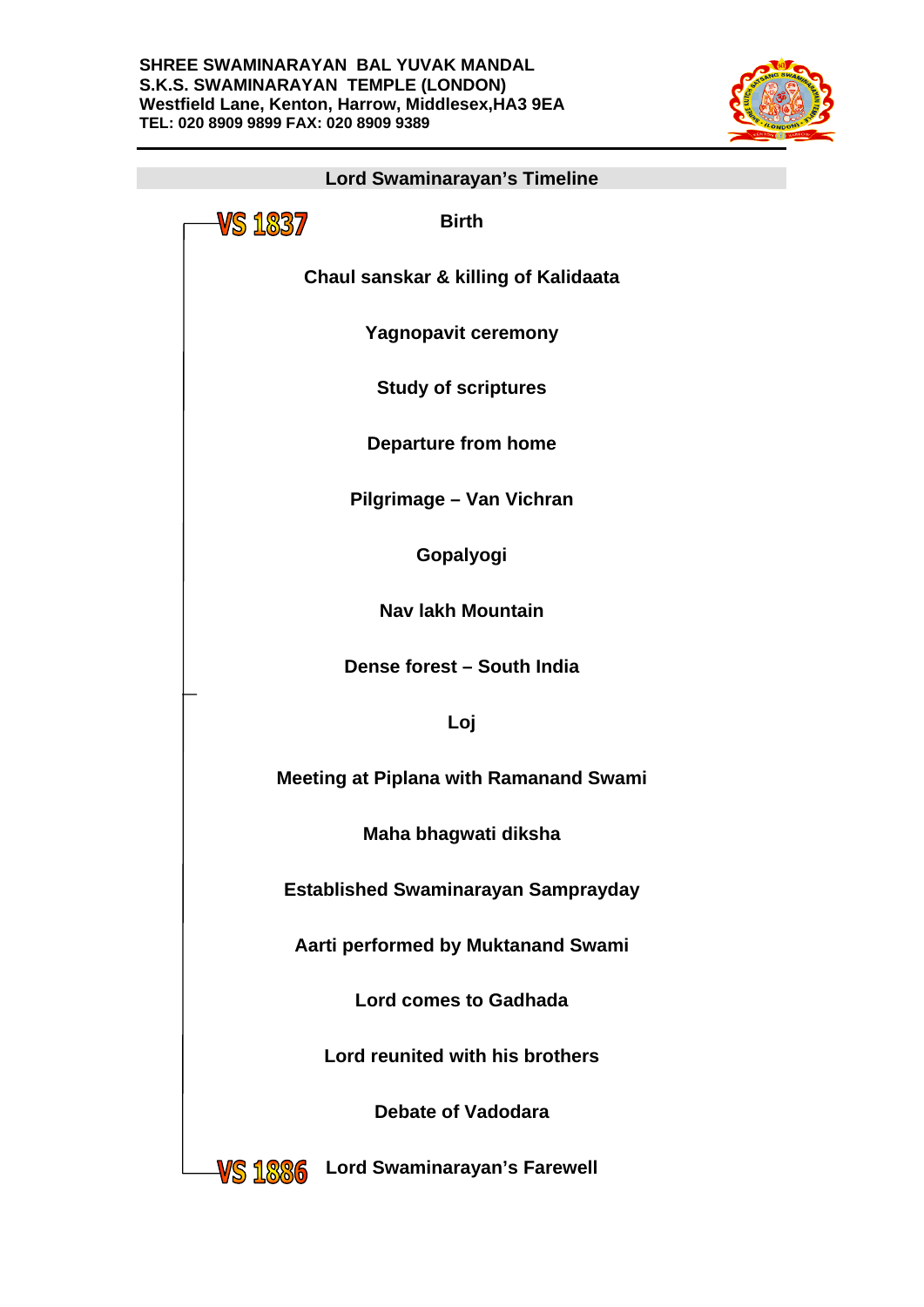

# **Birth**

Almighty Lord Swaminarayan took birth on this earth in Chhapaiya (Uttar Pradesh) at 10:10pm on Monday 9<sup>th</sup> day of the bright half of the month Chaitra VS 1837 (2 April 1781 AD), also the birthday of Lord Ram.

Markendey Muni gave Lord Swaminarayan the names of Hari, Krishna, Hari Krishna and Nilkanth. The family of the Lord addressed Him by His pet name of Ghanshyam.

# **Chaul Sanskar (hair removing ceremony) & killing of Kalidaata's**

The first hair removal of a child after birth is sacred. The removal of this hair should be performed under certain ceremonial conditions. Ghanshyam Maharaj had this ceremony performed at the age of three.

During the ceremony the demon Kalidatta came to Chhapaiya to kill the Lord with his evil forces. Ghanshyam used His divine powers to kill the demon Kalidatta at that young age.

# **Yagnopavit ceremony (sacred thread)**

At the age of 8, Ghanshyam's parents conducted the Janoi ceremony for Ghanshyam Maharaj.

A Yagnopavit ceremony is when a male adorns 3 sacred strands. The 3 strands represent Brahma, Vishnu and Shiva, being the creator, preserver and destroyer respectively.

The ceremony places emphasis on celibacy (Brahmcharya) and moral behaviour. Those who wear the janoi ensure that the sacred thread is never taken off, just as with kanthi.

Throughout childhood Ghanshyam wanted to escape from family life and leave for pilgrimage. On completion of the Janoi ceremony Ghanshyam left home. But His Vishram Mama chased after Him and persuaded Him to stay.

### **Study of Scriptures (Shastras)**

Ghanshyam Maharaj commenced the studies of the scriptures at the age of five. Dharmadev was a learned scholar and was the Lord's personal tutor. Ghanshyam was a divine student with extraordinary learning powers. Ghanshyam would bathe daily in the River Saryu and then attend the religious discourses at the numerous temples in Ayodhya.

Ghanshyam mastered the Vedas by the tender age of 10. From His experience and knowledge He prepared a summary booklet that captured the nectar of all scriptures.

### **Pilgrimage – Van Vicharan**

Ghanshyam always wanted to lead a life of penance. Once Ghanshyam Maharaj's parents had departed to Akshardham, He decided to go on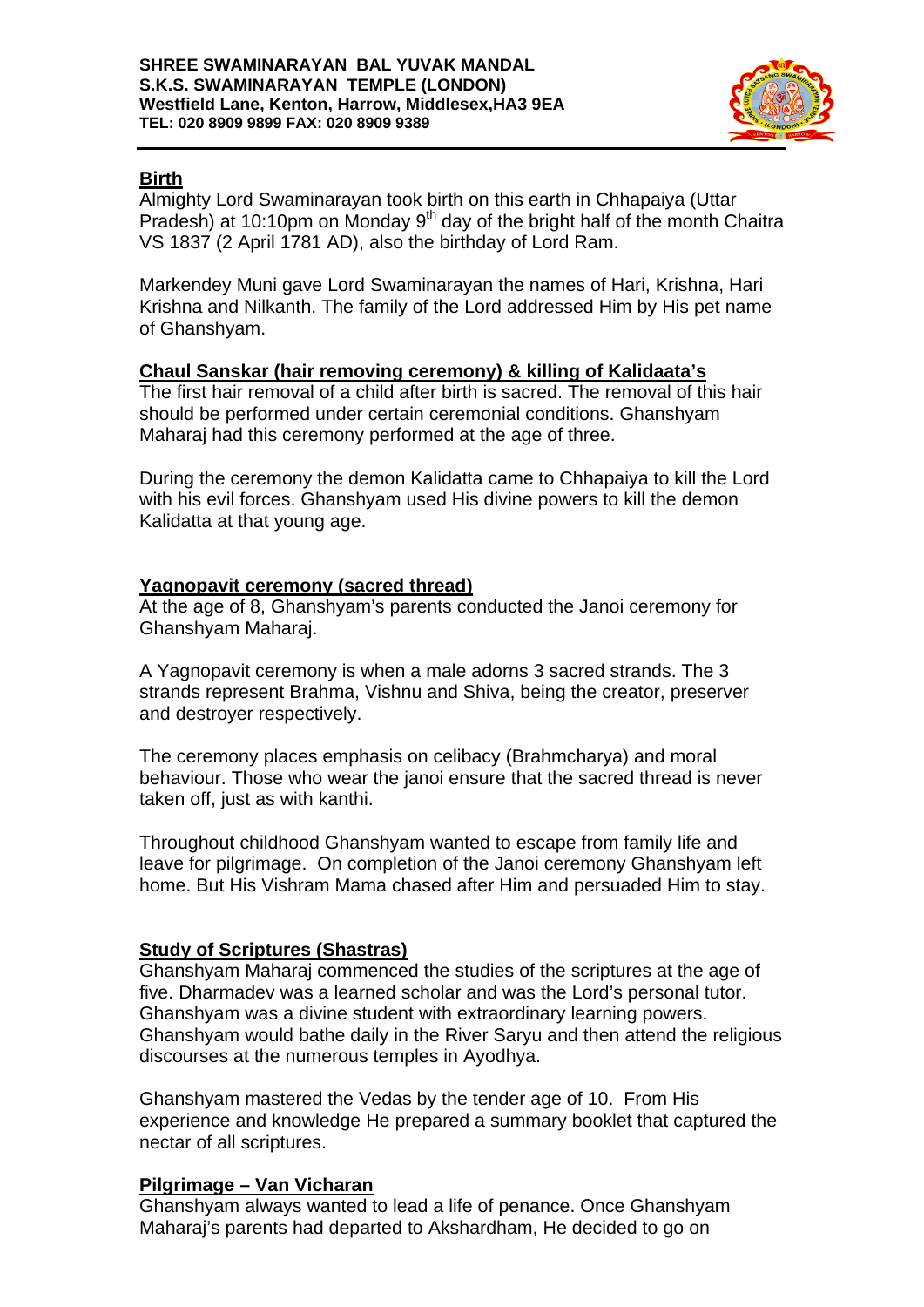

pilgrimage to rid evil and establish moral behaviour in society. He wanted to teach people how to lead a moral and righteous life and give them darshan of his divine spirit.

On the  $10<sup>th</sup>$  day of the bright half of Ashadh month VS 1849, early in the morning Ghanshyam went to the Saryu River in Ayodhya. He was aged 11 years, 3 months and 1 day. Ghanshyam departed from Ayodhya by swimming deep into the river and emerging at another location, He headed for the Himalayas. Ghanshyam started His pilgrimage (van vicharan) here and was now known by the name of Nilkanth Varni.

Nilkanth Varni took with Him the following items; kanthi, tulsi mala, deerskin, kamandal (water pot), bowl, gutko (small notebook), undergarment, waist wraparound garment, waist rope, stick and Shaligram purse.

At Pulhashram, Nilkanth Varni undertook severe penance for four months during the monsoon season to impress Suryanarayan, who then came to have darshan of Nilkanth Varni.

### **Gopalyogi**

Nilkanth Varni travelled into the dense forest and jungle. In the jungle He met Gopalyogi, who was adept in the art of Ashtang yoga. Nilkanth Varni stayed with Gopalyogi, respected him and learned yoga from him. Nilkanth revealed his divine form to Gopalyogi during His stay. On the death of Gopalyogi, Nilkanth Varni himself performed the funeral rights of Gopalyogi.

### **Nav-Lakha Mountain**

Nilkanth Varni arrived at Nav-Lakha Mountain, now known as the Chittagong Hills in Bengal. On the mountain there were 900,000 sages doing penance to their own divine spirit. Here Nilkanth Varni gave darshan of His own divine presence to all the sages at the same time. All the sages realised that Nilkanth Varni was Almighty God Supreme.

### **Dense Forest, South India**

Nilkanth Varni walked through the dense forest of South India without food and water for five days. On the sixth day of travelling, he found a well and sat down to do Pooja of Shaligram. Lord Shiva and Parvati came for darshan of Nilkanth Varni in the forest. Knowing that Nilkanth Varni had not eaten for several days, they offered sathavo (food comprising of seven different grain types) to Nilkanth Varni.

### **Loj**

Having travelled across all the corners of India for 7 years, 1 month and 11 days, Nilkanth Varni finally arrived in Gujarat, in the town of Loj on the 6th day of the dark half of the month of Shravan 1856, aged 18. He arrived at Loj in the morning and sat beside the step well in the town. He ended His epic Van Vicharan here.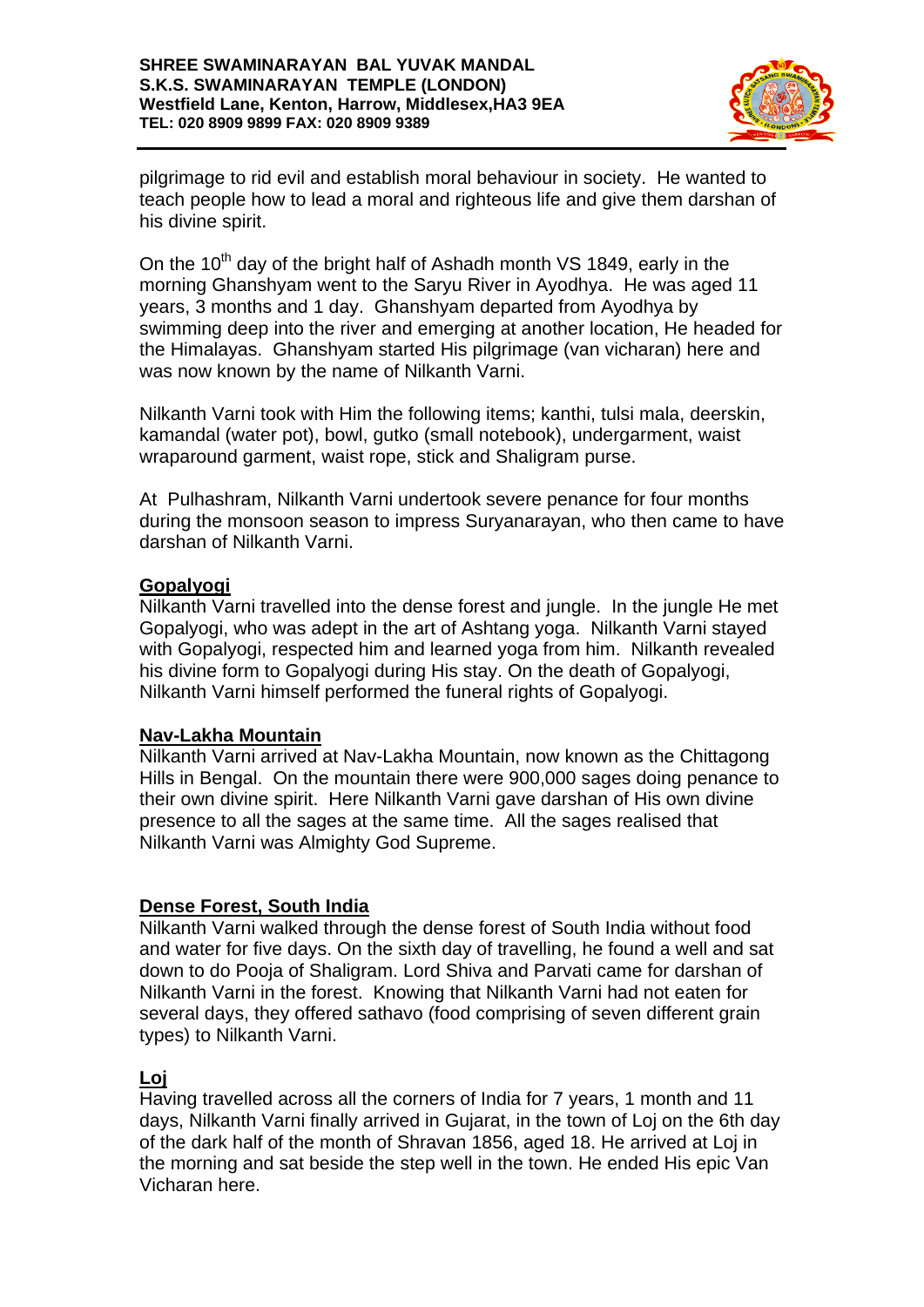

Sukhanand Swami, a disciple of Ramanand Swami saw Nilkanth Varni doing meditation at the step well. Sukhanand Swami was amazed on seeing the luminous personality of Nilkanth. Sukhanand Swami approached Nilkanth and asked him to come to the ashram of Ramanand Swami.

Nilkanth Varni went to the ashram and had darshan of Muktanand Swami and asked him 5 questions, "What is Jeeva, Ishwar, Maya, Brahm and Parbrahm?" Muktanand Swami was astounded at the quality of questions posed by young Nilkanth Varni. Muktanand Swami answered all 5 questions. Nilkanth Varni was pleased with Muktanand Swami's answer and therefore decided to stay in Loj.

### **Meeting of Nilkanth Varni and Ramanand Swami in Piplana**

After a period of 9 months in Loj, Nilkanth Varni received a message from Ramanand Swami through a Satsangi, Kunverjibhai. Ramanand Swami asked the Nilkanth Varni, Muktanand Swami and other saints and satsangis to meet him at Piplana near Junagadh.

Nilkanth Varni, Muktanand Swami and others arrived in Piplana on the 12<sup>th</sup> day of the dark half of the month Jeth VS 1856 at the residence of Narsinh Mehta, where Ramanand Swami was staying after arriving from Bhuj.

On seeing Nilkanth Varni, Ramanand Swami got up from his feet and heartily and lovingly embraced him, realising that He was Almighty God Supreme.

### **Maha Bhagwati Diksha Ceremony in Jetpur**

Five months after meeting Ramanand Swami, Nilkanth Varni was initiated in a grand ceremony (Maha Bhagwati Diksha) in Jetpur.

On Prabodhini Ekadashi, the 11th day on the bright half of the month of Kartik VS 1857 Ramanand Swami initiated Nilkanth Varni. Nilkanth Varni was given the names of Sahajanand Swami and Narayan Muni by Ramanand Swami.

#### **Establishment of Swaminarayan Sampraday**

Exactly a year after initiating Sahajanand Swami, Ramanand Swami throned Sahajanand Swami as the leader of the Sampraday in Jetpur. He did this because Sahajanand Swami was none other than Almighty God Himself.

Sahajanand Swami initially declined to accept the throne. Ramanand Swami urged him to take the throne as he himself was old and only He (Sahajanand Swami) was capable. Sahajanand Swami took responsibility of the satsang at the young age of 20 years and 7 months.

Over the next three decades Lord Swaminarayan worked endlessly to rid society of evil and wrong doing. Ultimately he wanted satsangis to lead a peaceful and moral life in order to attain salvation and reach Akshardham.

Over the coming years Lord Swaminarayan established the necessary framework for a strong and ever lasting sampraday. He personally did this by constructing temples, installing idols of God and composing scriptures.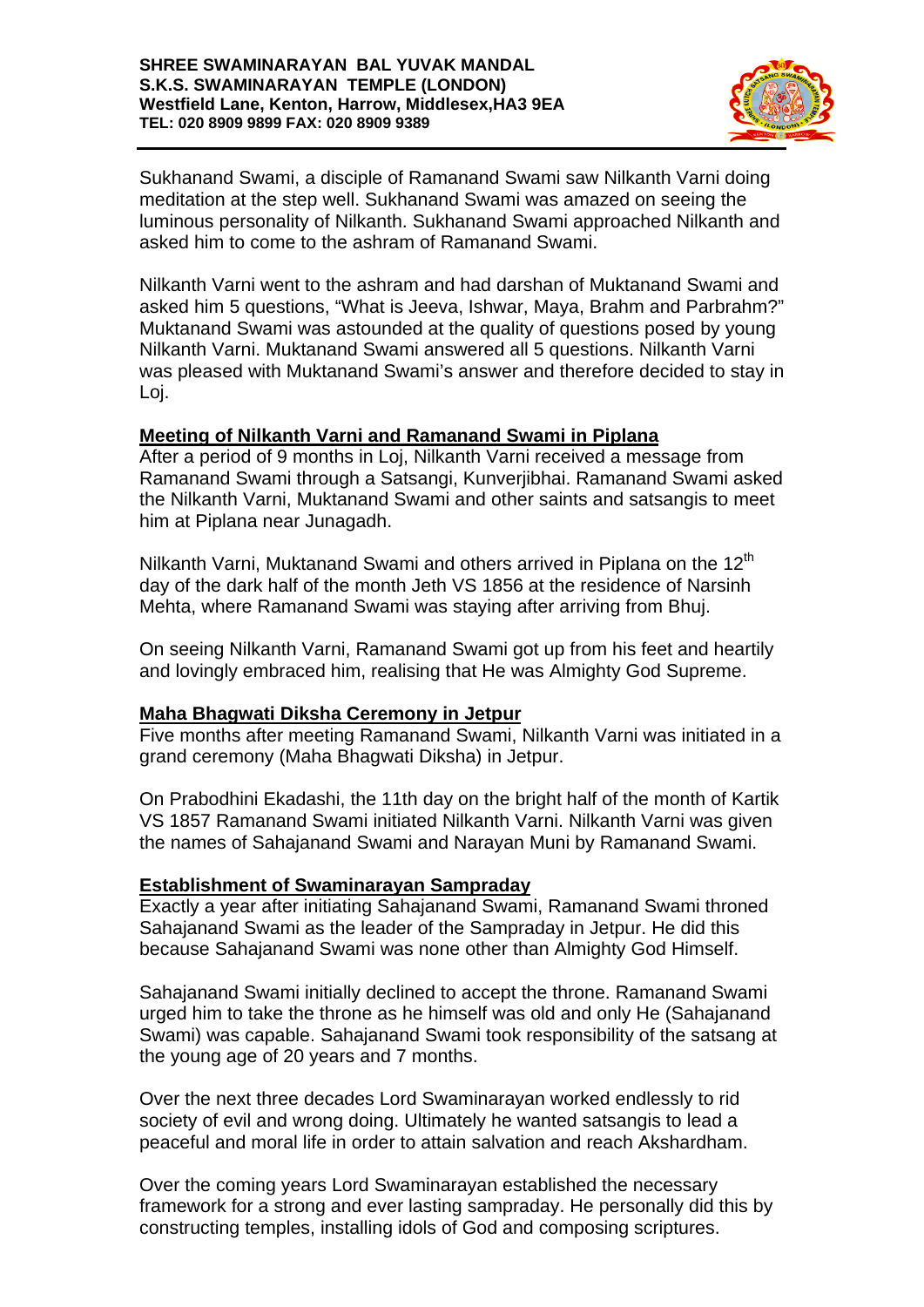

He initiated Acharyas to lead the sampraday and saints to maintain and promote the well being of the sampraday. He demonstrated to all human beings how one should lead a moral and peaceful life.

# **Aarti of Lord by Muktanand Swami**

Muktanand Swami had found out that many satsangis coming for darshan of Lord Swaminarayan would enter into a spiritual trance, by merely looking at Lord. Muktanand Swami could not believe these actions of Lord Swaminarayan. Muktanand Swami thought Lord Swaminarayan did not have this power or authority. Muktanand Swami spoke to Lord Swaminarayan and questioned Him, but Lord said nothing to him.

In the following morning Ramanand Swami gave Muktanand Swami divine darshan and said to him, "I told you before that I am a humble servant of Almighty God Supreme and the divine power is within Sahajanand Swami Himself and He is capable of anything and everything." It was then that Muktanand Swami realised that Lord Swaminarayan was Almighty God Supreme and with an instant all his doubts were eradicated.

His love and bond towards Lord Swaminarayan was infinite. Muktanand Swami being an accomplished poet could not contain his love for Lord and compiled the words to the aarti in the town of Kalwani. He prostrated and sang the aarti to Lord, "Jay Sadguru Swami…"

### **The Lord comes to Gadhada**

Lord Swaminarayan first came to Gadhada on the 11<sup>th</sup> day of the bright half of the month of Magsar in VS 1861.

The King of Gadhada was Ebhelkhachar (father of Dadakhachar), who went to take darshan of Lord in Kariyani and had realised that he was none other than God. Ebhelkhachar invited Lord to visit Gadhada. On Lord's arrival to Gadhada, Ebhelkhachar graciously received him and asked Lord Swaminarayan to stay there with his family.

Ebhelkhachar felt extremely humble and fortunate to be blessed with the presence of Lord Swaminarayan. Within a short time he handed over all his wealth and the royal palace in Gadhada to God before passing away. The main palace in Gadhada is known as 'Dadakhachar's Darbar.' A courtyard is the focal point of the darbar and at the centre of the courtyard there has always been a neem (limbdo) tree.

Lord Swaminarayan made Gadhada His home, centre of the divine sampraday and stayed here for most of his life. Lord Swaminarayan conducted hundreds of assemblies in the courtyard, royal rooms and verandas.

### **Lord Swaminarayan reunited with His brothers**

Lord Swaminarayan had left His family at a young age. On settling in Gujarat he had lost contact with His brothers and their families.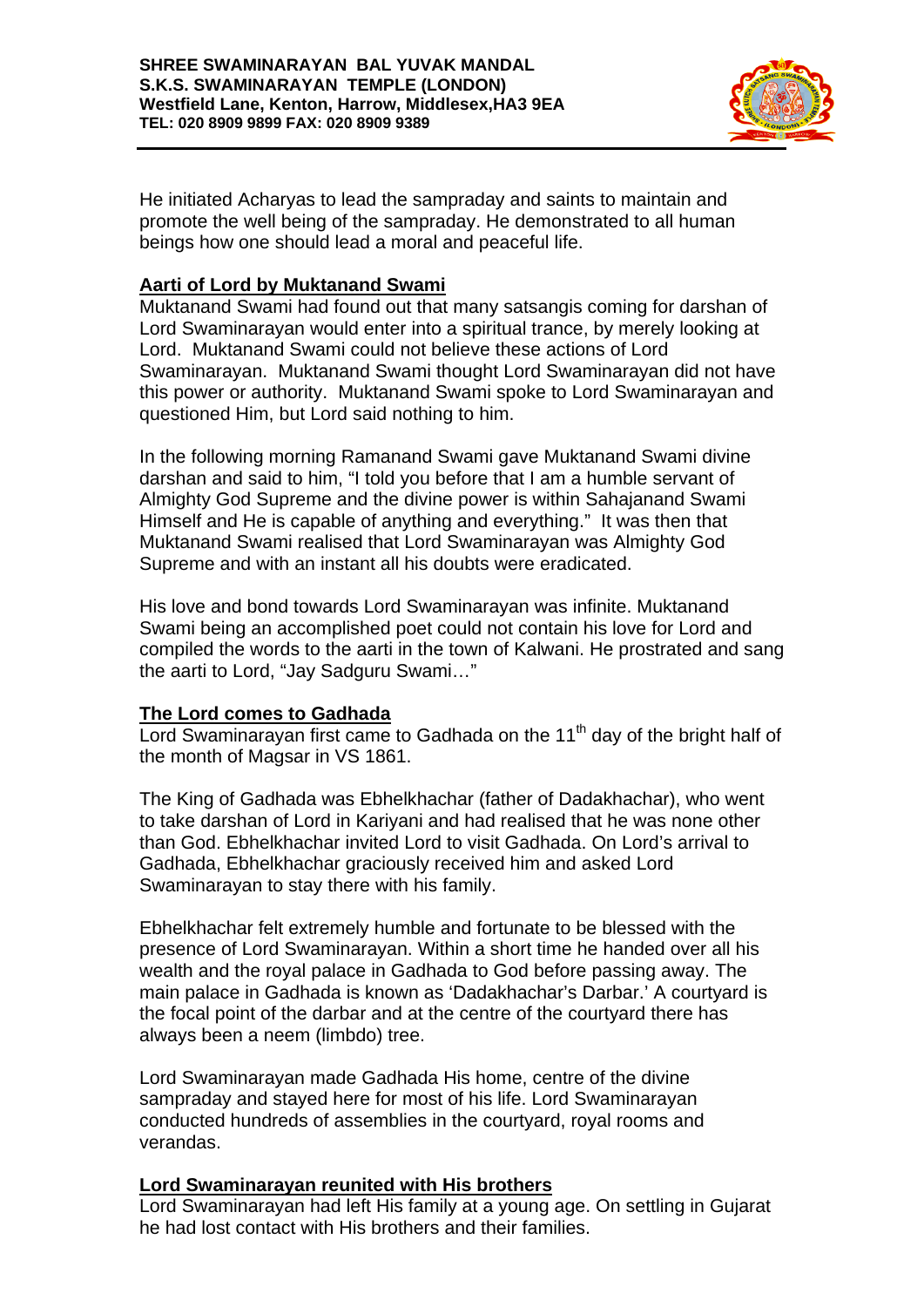

To regain contact, he sent a saint to search for his brothers, Rampratapji and Iccharamji, in the region of Ayodhya. After searching high and low the Swami located and found the brothers of Lord Swaminarayan.

Rampratapji and Iccharamji came to Gujarat with their families and were reunited with their Brother, Lord Swaminarayan in Vadtal after 26 years of separation. Rampratapji, Iccharamji and their families thereafter stayed with Lord Swaminarayan.

### **Debate of Vadodara**

Vadodara was a city famous for being a centre and focal point of great scholars. There were many scholars residing in Vadodara who did not accept that Lord Swaminarayan was Almighty God Supreme. The satsangi's of Vadodara could not tolerate this and they visited Lord Swaminarayan and explained the situation to him in Vadtal.

On hearing the difficulty of the satsangi's of Vadodara, Lord Swaminarayan decided to send Muktanand Swami to Vadodara to prove to the scholars that Lord Swaminarayan was God.

Muktanand Swami attended a large assembly in Vadodara arranged by the King of Vadodara, named Siyaji Rao. Here many scholars doubting Lord Swaminarayan had gathered.

The debate between the scholars and Muktanand Swami commenced. The scholars posed numerous questions to Muktanand Swami. Muktanand Swami answered each question to prove that Lord Swaminarayan was none other than Almighty God Supreme. Each answer was fully supported by direct reference to Vedic scriptures.

### **Lord's final farewell**

Residing in Gadhada Lord Swaminarayan had established a strong sampraday. He had achieved all He had come to earth for and therefore decided it was now right for him to return to Akshardham.

Lord Swaminarayan knew that the saints and satsangis would suffer indescribable pain on His departure, so many would plead him to stay and some would prevent him from leaving.

Lord Swaminarayan told Gopalanand Swami of his intention to leave his mortal body. Gopalanand Swami was given the overall responsibility of the sampraday. Here Lord Swaminarayan held the hands of both Acharyas and asked Gopalanand Swami to take care of both of them.

Lord Swaminarayan called a meeting of all saints and satsangi's present and said, "I have fully completed all my intentions for coming to earth. I will now return to Akshardham. I promise you I will be ever present here on earth, through my idols, scriptures, Scharyas and Saints. You must all remain strong and not come after me by committing suicide."